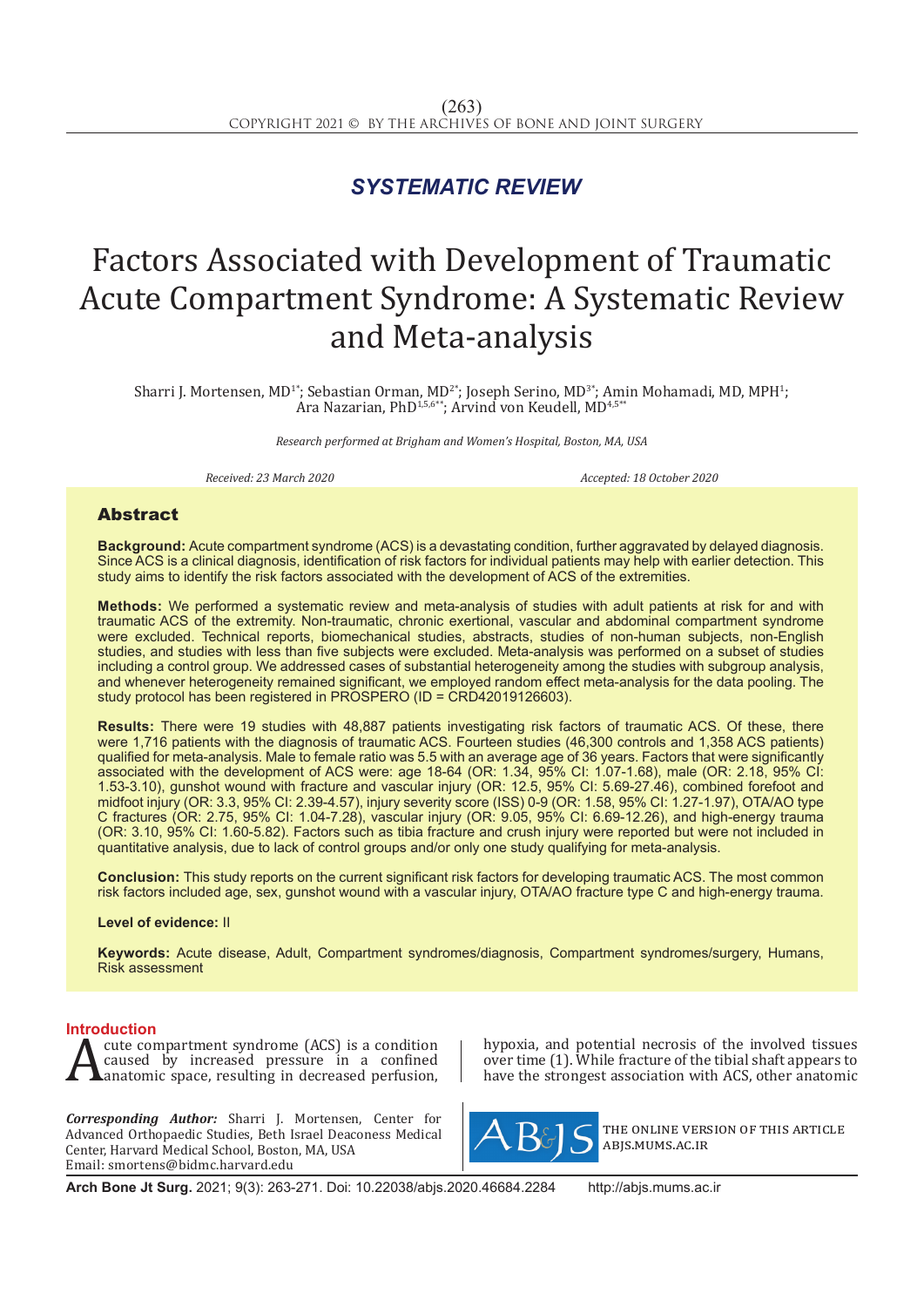regions are also at risk, including the forearms and thighs (2). Etiologies are extensive and include fracture, arterial injury, reperfusion injury, crush injury, burns, electrocution, snake venom, IV infiltration, prolonged malposition, and medical conditions such as nephrotic syndrome, rhabdomyolysis, bleeding disorders, and post-resuscitation systemic inflammatory response syndrome (1, 3).

The diagnosis of ACS involves serial clinical exams with recognition of the three "P's" – pain (out of proportion of exam, especially with passive stretch), paresthesia and paralysis (2). The likelihood of ACS and the risk of irreversible disability increases when multiple of these clinical signs are present. Late findings such as paresthesia and paralysis are usually irreversible (4, 5). Therefore, while acute compartment syndrome has traditionally been diagnosed clinically, clinical symptoms often occur too late for optimal intervention and prevention of long term sequalae (1). A common adjunct for diagnosing acute compartment syndrome involves serial exams with manual palpation of compartment firmness. However, physician ability to detect elevated compartment pressures is poor, with a documented sensitivity and specificity of 24% and 55%, respectively (6). Invasive compartment pressure monitoring has become an important adjunct to diagnosis to help determine the need for fasciotomy. Current evidence suggests a perfusion pressure  $(\Delta \vec{P})$ of ≤ 30 mmHg, in addition to clinical findings, is the most accurate means of diagnosis (1, 7). Several noninvasive diagnostic modalities are also currently under investigation (8).

Definitive and early treatment of ACS (within 4 hours) is of critical importance and involves decompression of the involved compartments with fasciotomy (3, 9). In one study, fasciotomy within 12 hours of ACS onset resulted in return of normal function in 68% of extremities with a complication rate of 4.5%, compared to a success rate of 8% and complication rate of 54% with delayed treatment (10). Missed diagnosis or delayed treatment may result in significant and irreversible complications, including neuropathy, muscle necrosis, contractures, infection, and even death. However, unnecessary fasciotomy is also associated with unfavorable outcomes (11). Therefore, both accurate and timely diagnosis is essential for satisfactory patient outcomes. Since diagnosis of ACS is clinical, considering risk factors for ACS can help clinicians to identify patients at higher risk and more accurate diagnosis. There are several studies reporting on risk factors associated with the development of ACS, however there are inconsistencies among these reports.

#### *Objectives*

The purpose of this study was to identify the most reliable risk factors associated with the development of extremity ACS in order to facilitate early and accurate diagnosis. We do so by reporting on the pooled odds ratio of these risk factors.

#### **Materials and Methods**

In February of 2019, in accordance with the **Figure 1. PRISMA flow diagram.** 

Preferred Reporting Items for Systematic Reviews and Meta-Analyses (PRISMA) and Meta-Analysis of Observational Studies in Epidemiology (MOOSE) Group guidelines, we electronically searched the MEDLINE, EMBASE, Web of Science, and Google Scholar databases. The protocol for this systematic review and meta-analysis has been registered at PROSPERO (ID = CRD42019126603). After removal of duplicates, 4,048 studies were identified. First round of screening based on title and abstract yielded 164 articles. There were 19 articles included after reviewing the full texts for eligibility [Figure 1].

The following search strategy was developed for MedLine and was then adapted for the other databases: ("Compartment Syndromes"[mesh] OR compartment syndrome\*[tiab]) AND ("Arm"[mesh] OR "Leg"[mesh] OR arm[tiab] OR forearm\*[tiab] OR hand[tiab] OR hands[tiab] OR finger\*[tiab] OR thumb[tiab] OR leg[tiab] OR calf[tiab] OR calves[tiab] OR thigh\*[tiab] OR foot[tiab] OR feet[tiab] OR toe[tiab] OR toes[tiab] OR heel[tiab] OR extremit\*[tiab] OR limb\*[tiab]) AND ("Risk"[mesh]<br>OR "Predictive Value of Tests"[Mesh] OR "Odds OR "Predictive Value of Tests"[Mesh] OR "Odds Ratio"[mesh] OR "Proportional Hazards Models"[mesh] OR risk[tiab] OR predict\*[tiab] OR associated[tiab] OR association[tiab] OR odds ratio[tiab] OR hazard ratio[tiab] OR proportional hazard\*[tiab] OR cox[tiab] OR logistic[tiab]).

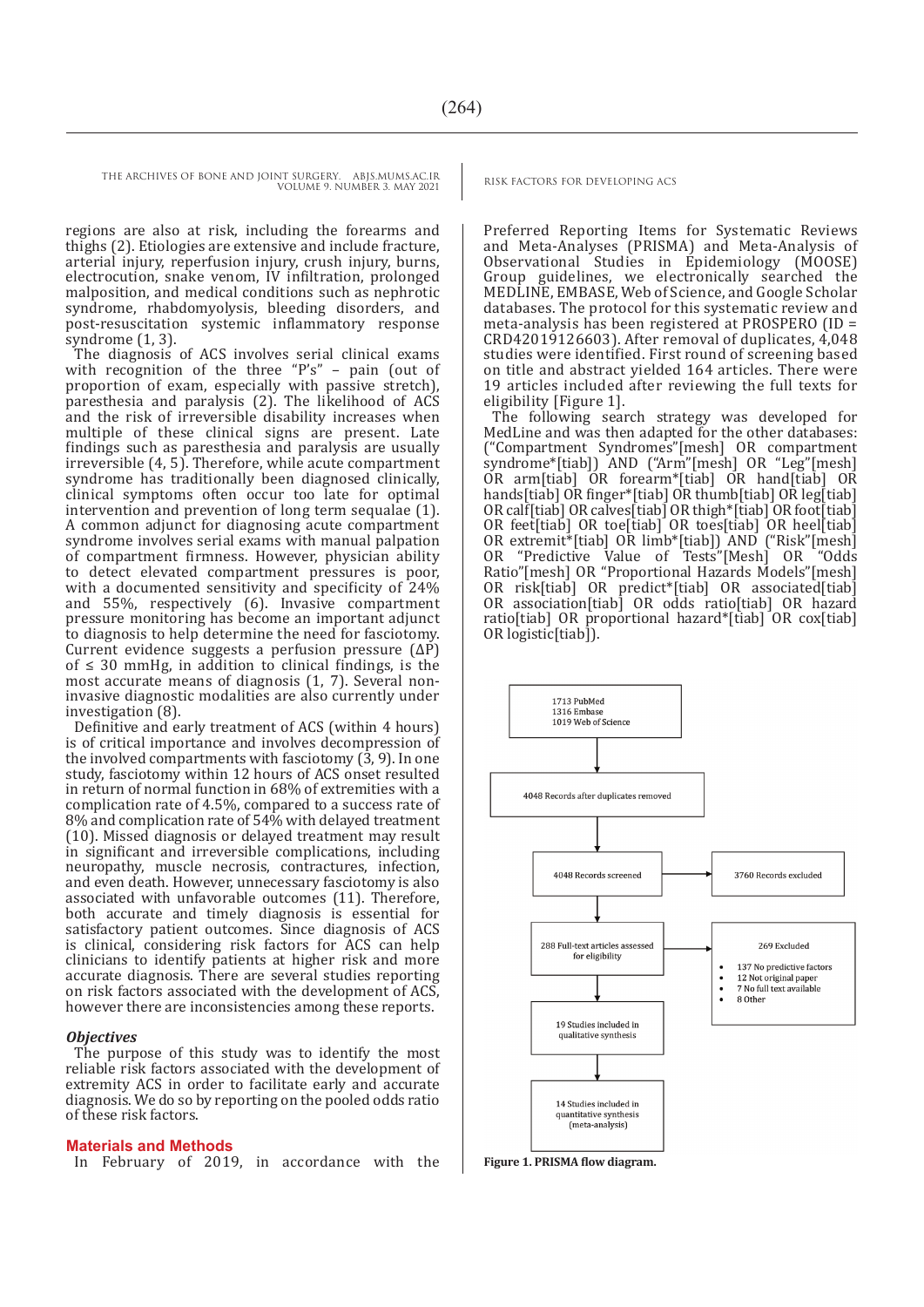#### *Study Selection*

Retrospective and prospective studies of patients at least 18 years of age with acute, traumatic extremity compartment syndrome were considered eligible for our study. An initial screening of the search results was performed based on title and abstract to exclude studies that did not meet eligibility criteria. This was followed by a full-text review of the remaining studies. Studies involving atraumatic compartment syndrome, chronic exertional compartment syndrome, vascular ACS, abdominal ACS, and ACS secondary to burns were excluded. Technical reports, biomechanical studies, abstracts, studies of non-human subjects, non-English studies, and studies with less than five participants were also excluded. Study selection was performed by two independent reviewers. Disagreements were solved by an attempt to reach a consensus, and if necessary, a third reviewer resolved the disagreement [Figure 1. Flowchart of systematic review].

#### *Data Extraction and Critical Appraisal*

Our data extraction sheet was based on the Cochrane Consumers and Communication Review Group's data extraction template. Data extraction was performed by a single investigator then reviewed for accuracy and consistency by a second investigator. The following information was extracted from each study: first author, year published, country published, mean age, sex ratio, recruitment period, follow-up time, number of patients, number of controls, mechanism of injury, type of injury, ACS risk factors identified, and any confounding variables that were adjusted for during analysis as well as level of evidence reported by original studies. Level of evidence for each study was noted based on the Oxford Centre for Evidence-based Medicine levels of Evidence. Two reviewers independently assessed the methodological quality of all included studies using the Newcastle-Ottawa Quality Assessment Scale (NOS). This tool is used to assess the risk of bias in non-randomized studies by rating each study based on selection of study groups, comparability of these groups, and outcomes. It employs a "star-system" with a maximum rating of 9 stars.

#### *Statistical Analysis*

Statistical analysis was performed with Comprehensive Meta-Analysis Version 2.2064 (Biostat, Englewood, NJ, USA). We synthesized effect sizes for risk factors using the number of exposed and unexposed subjects in case and control group (i.e. crude data), and odds ratios or relative risk whenever the factor was reported by at least two studies. Relative risk and risk ratios were converted to OR given the uncommon nature of ACS. Adjusted odds ratios (i.e. OR from multivariable analysis) were favored if available in the studies. Cochran's Q statistic was calculated to assess heterogeneity among individual included studies, with a p-value  $< 0.10$  used for statistical significance due to concerns for low sensitivity. The I<sup>2</sup> statistic was used to demonstrate low (0%–25%), moderate (26%–50%), substantial (51%– 75%), or considerable (> 75%) inconsistency (12).

Cases of substantial or higher heterogeneity among the studies (p-value <  $0.1$  and/or I2 > 50%) were addressed by subgroup analysis, and whenever heterogeneity remained significant, we employed random effect meta-analysis for the data pooling. When enough data was reported for different site of ACS, we ran sensitivity analyses based on the site in order to assess whether the site of ACS could be the source of heterogeneity. In cases where the site of ACS was found to have contributed to the heterogeneity, we reported the outcomes (i.e. pooled OR) for each site separately. The sensitivity analyses are reported in appendix [Appendix].To assess publication bias, we used the Begg-Mazumdar test with a *P-value* of 0.05 as well as visual inspection of a funnel plot.

We also assessed the strength of supporting evidence for each risk factor, from grade I to III, on the basis of the combination of heterogeneity and total number of enrolled patients (grade of evidence).

#### *Source of funding*

No funding was received for this study and none of the authors have a conflict of interest.

#### **Results**

There were 19 studies with 48,887 patients investigating risk factors for traumatic ACS dating from 1991 to 2018[13-31]. Of these, there were 1,716 patients with the diagnosis of traumatic ACS. Fourteen studies with 47,658 patients were included in the metaanalysis, of which 1,358 had traumatic ACS. The sample size of the studies ranged from 131 to 18,676 patients. The overall male to female ratio was 5.5 with an average age of 36 years. All of the studies included in the metaanalysis were retrospective and were ranked 7 or higher on the Newcastle-Ottawa Scale [Table 1]. No significant publication bias was noted in this review, with the Begg and Mazumdar's test for rank correlation resulting a *P-value* of 0.68 [Figure 2. Funnel plot].

Factors that were significantly associated with the development of ACS were: age 18-64 (pooled OR: 1.34, 95% CI: 1.07-1.68), male (pooled OR: 2.18, 95% CI: 1.53-3.10), gunshot wound with fracture and vascular injury (pooled OR: 12.5, 95% CI: 5.69-27.46), combined forefoot and midfoot injury (pooled OR: 3.3, 95% CI: 2.39-4.57), injury severity score (ISS) 0-9 compared to ISS >9 (pooled OR: 1.58, 95% CI: 1.27-1.97), OTA/AO type C fractures (pooled OR: 2.75, 95% CI: 1.04-7.28), vascular injury (pooled OR: 9.05, 95% CI: 6.69-12.26), and high-energy trauma (pooled OR: 3.10, 95% CI: 1.60- 5.82). Factors with a decreased risk of ACS included age 65 years (pooled OR: 0.13, 95% CI: 0.04-0.39), low energy trauma (pooled OR: 0.35, 95% CI 0.19-0.63) and isolated forefoot injury (pooled OR: 0.76, 95% CI: 0.62- 0.95) [Table 2; Figure 3]. The sensitivity analyses based on the site of ACS found the gender male and open fracture to be contributing factors to the heterogeneity for these risk factors, thus they are also reported separately in table 2. The other risk factors were not found to have contributed to the heterogeneity nor the odds ratio (Appendix).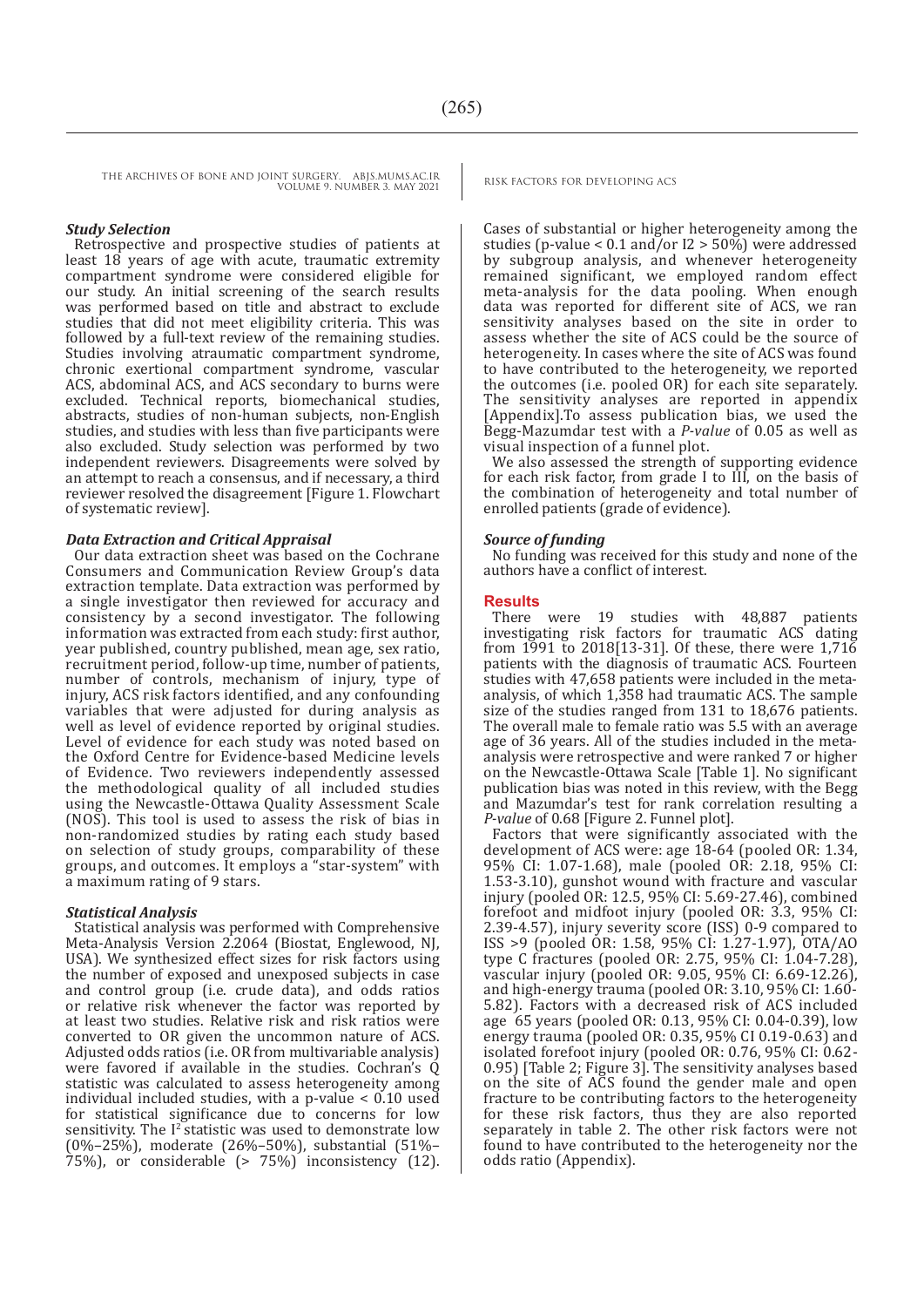RISK FACTORS FOR DEVELOPING ACS THE ARCHIVES OF BONE AND JOINT SURGERY. ABJS.MUMS.AC.IR VOLUME 9. NUMBER 3. MAY 2021

| Table 1. Characteristics of studies included in the systematic review |      |             |                       |                        |                      |                       |                                 |                                    |            |                      |  |
|-----------------------------------------------------------------------|------|-------------|-----------------------|------------------------|----------------------|-----------------------|---------------------------------|------------------------------------|------------|----------------------|--|
| Study                                                                 | Year | Country     | Recruitment<br>period | Average<br>Age (years) | <b>Sex</b><br>(M: F) | Site of<br><b>ACS</b> | <b>No. Patients</b><br>with ACS | <b>No. Patients</b><br>without ACS | <b>NOS</b> | Level of<br>Evidence |  |
| Beebe et al (13)                                                      | 2017 | <b>USA</b>  | 2006-2016             | 43                     | 2                    | Leg                   | 136                             | 2,749                              | 9          | III                  |  |
| *Berg et al $(14)$                                                    | 2012 | <b>USA</b>  | 2002-2008             | 27                     | 9                    | All                   | 53                              | 6,934                              | 9          | III                  |  |
| Branco et al (15)                                                     | 2011 | <b>USA</b>  | 1998-2007             | 36                     | 3                    | All                   | 288                             | 10,027                             | 9          | III                  |  |
| Gamulin et al (16)                                                    | 2017 | Switzerland | 2005-2009             | 49                     | $\mathbf{1}$         | Leg                   | 28                              | 241                                | 9          | III                  |  |
| Gonzalez et al (17)                                                   | 2009 | <b>USA</b>  | 1998-2006             | 31                     | 13                   | Leg                   | 31                              | 290                                | 7          | III                  |  |
| *Guerrero et al (18)                                                  | 2002 | <b>USA</b>  | 1985-1999             | 29                     | 5                    | Leg                   | 17                              | 134                                | 7          | III                  |  |
| *Haller et al (19)                                                    | 2016 | <b>USA</b>  | 2006-2012             | 43                     | 2                    | Leg                   | 14                              | 145                                | 8          | III                  |  |
| Kim et al $(20)$                                                      | 2009 | <b>USA</b>  | 1985-2001             | 28                     | 9                    | UE                    | 29                              | 110                                | 8          | III                  |  |
| *Lollo et al (21)                                                     | 2016 | <b>USA</b>  | 2007-2011             | <b>NR</b>              | 5                    | Leg                   | 124                             | $\mathbf{0}$                       | 5          | III                  |  |
| *McQueen et al (22)                                                   | 2000 | UK          | 1995-2007             | 39                     | 2                    | Leg                   | 164                             | $\mathbf{0}$                       | 5          | III                  |  |
| McQueen et al (23)                                                    | 2015 | UK          | 1995-2007             | 39                     | 2                    | Leg                   | 160                             | 1,228                              | 9          | III                  |  |
| Meskey et al (24)                                                     | 2011 | <b>USA</b>  | 2001-2007             | 28                     | 14                   | All                   | 23                              | 627                                | 7          | III                  |  |
| Moed et al (25)                                                       | 1991 | <b>USA</b>  | 1980-1988             | 28                     | 13                   | UE                    | 13                              | 118                                | 8          | III                  |  |
| Park et al (26)                                                       | 2018 | South Korea | 2008-2016             | 47                     | 2                    | Feet                  | 29                              | 760                                | 7          | III                  |  |
| Shagdan et al (27)                                                    | 2015 | Canada      | 1997-2011             | 41                     | 2                    | Leg                   | 87                              | 1,038                              | 9          | III                  |  |
| Thakur et al (28)                                                     | 2012 | <b>USA</b>  | 2002-2008             | 38                     | $\overline{2}$       | Feet                  | 364                             | 18,312                             | 8          | III                  |  |
| Valdez et al (29)                                                     | 2013 | <b>USA</b>  | 2001-2011             | 45                     | <b>NR</b>            | Leg                   | 39                              | 592                                | 7          | III                  |  |
| Wind et al (30)                                                       | 2012 | <b>USA</b>  | 2006-2009             | 20                     | $\overline{4}$       | Leg                   | 34                              | 592                                | 7          | III                  |  |
| Zuchelli et al (31)                                                   | 2017 | <b>USA</b>  | 2010-2014             | 44                     | $\mathbf{1}$         | All                   | 83                              | 3,274                              | 9          | III                  |  |

ACS= Acute compartment syndrome, NOS=Newcastle Ottawa Scale, UE=Upper extremity,

\* These studies were not included in the meta-analysis



#### Funnel Plot of Standard Error by Log odds ratio

No significant asymmetry present, Begg and Mazumdar's test for rank correlation yields a *P-value* of 0.68 **Figure 2. Funnel plot.**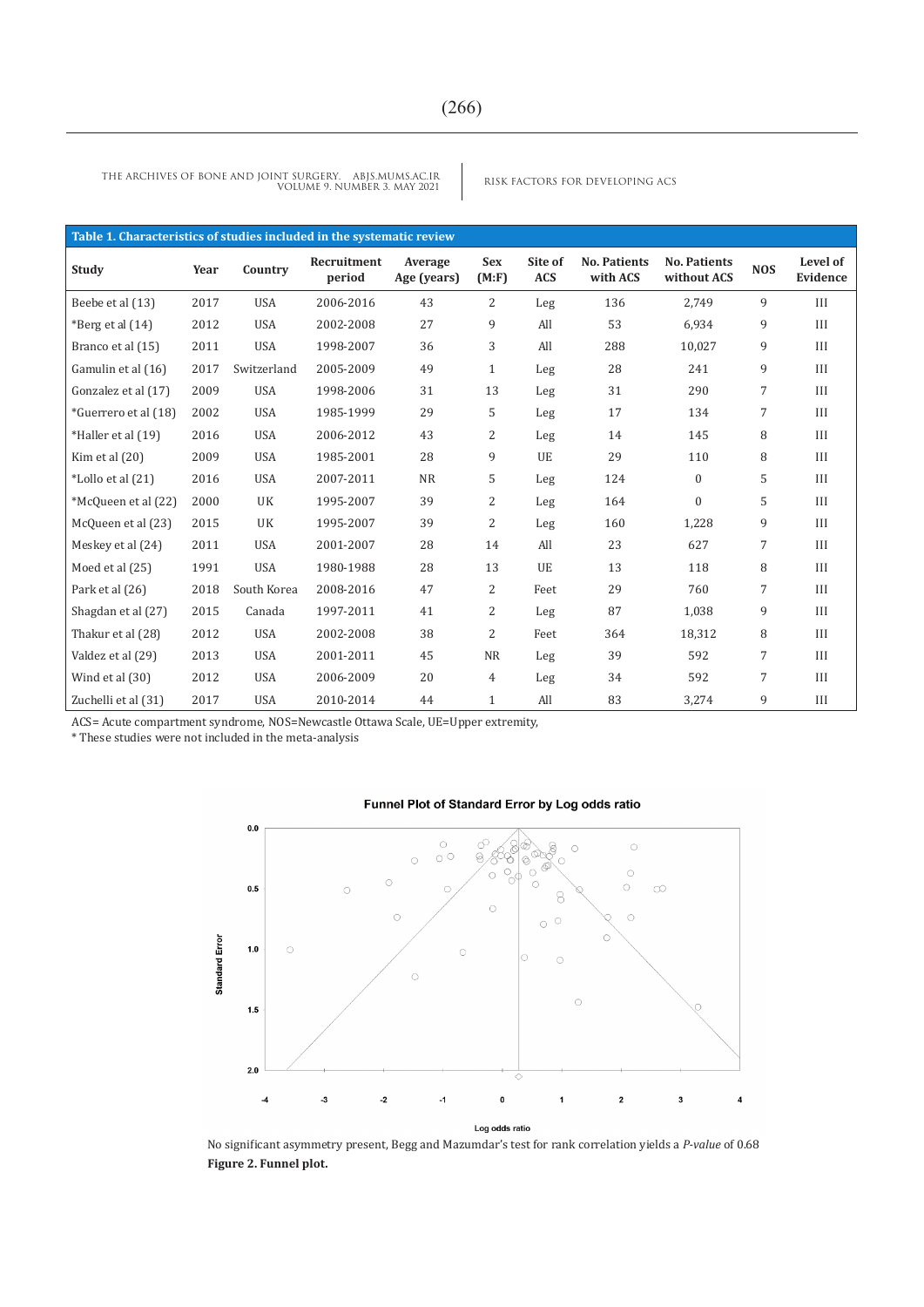| Table 2. Pooled Odds Ratios of risk factors for traumatic acute compartment syndrome |                                     |                                      |                                   |                              |         |                                |                             |  |  |  |
|--------------------------------------------------------------------------------------|-------------------------------------|--------------------------------------|-----------------------------------|------------------------------|---------|--------------------------------|-----------------------------|--|--|--|
| <b>Factors</b>                                                                       | <b>No. of Studies</b>               | <b>Patients</b><br>without<br>ACS, N | <b>Patients</b><br>with<br>ACS, N | <b>Pooled OR</b><br>(95% CI) | P-value | Heterogeneity:<br>I2 (P-value) | <b>Grade of</b><br>Evidence |  |  |  |
| Demographics                                                                         |                                     |                                      |                                   |                              |         |                                |                             |  |  |  |
| Age 18-64                                                                            | 2(23, 28)                           | 19,540                               | 524                               | $1.34(1.07-1.68)$            | 0.01    | 0(0.47)                        | $\mathbf I$                 |  |  |  |
| Age $>65$ yr $*$                                                                     | 4(15, 23, 28, 31)                   | 32841                                | 895                               | $0.13(0.04-0.39)$            | 0.01    | 82 (0.001)                     | II-A                        |  |  |  |
| Male *!                                                                              | 9(13, 15, 16, 23,<br>24, 26-28, 31) | 38,256                               | 1,198                             | $2.18(1.53-3.10)$            | < 0.001 | $76.9$ (<0.001)                | II-A                        |  |  |  |
| Male, mixed ACS site*                                                                | 3(15, 24, 31)                       |                                      |                                   | 4.13 (1.3-13.08)             | 0.02    | 79 (0.01)                      |                             |  |  |  |
| Male, leg ACS                                                                        | 4(13, 16, 23, 27)                   |                                      |                                   | $1.40(1.15-1.69)$            | 0.001   | 48 (0.12)                      |                             |  |  |  |
| Male, feet ACS                                                                       | 2(26, 28)                           |                                      |                                   | $2.27(1.74-2.95)$            | < 0.001 | 0(0.56)                        |                             |  |  |  |
| Comorbidity                                                                          | 2(26, 31)                           | 4,034                                | 112                               | $1.31(0.86-1.99)$            | 0.213   | 0(0.41)                        | $II-B$                      |  |  |  |
| Smoking                                                                              | 2(23, 26)                           | 1,988                                | 189                               | $1.10(0.71-1.54)$            | 0.813   | 0(0.52)                        | III                         |  |  |  |
| Type of Injury                                                                       |                                     |                                      |                                   |                              |         |                                |                             |  |  |  |
| GSW with fracture and vascular injury                                                | 3(14, 17, 25)                       | 7,342                                | 97                                | 12.50 (5.69-27.46)           | < 0.001 | 0(0.77)                        | I                           |  |  |  |
| Forefoot injury                                                                      | 2(26, 28)                           | 19,072                               | 393                               | $0.76(0.62-0.95)$            | 0.015   | 0(0.79)                        | $\mathbf I$                 |  |  |  |
| Fore- and midfoot injury                                                             | 2(26, 28)                           | 19,072                               | 393                               | 3.31 (2.39-4.57)             | < 0.001 | 0(0.52)                        | I                           |  |  |  |
| Fore-, mid- and hindfoot injury                                                      | 2(26, 28)                           | 19,072                               | 393                               | 2.14 (1.19-3.85)             | 0.012   | 0(0.84)                        | I                           |  |  |  |
| Hindfoot injury *                                                                    | 2(26, 28)                           | 19,072                               | 393                               | $0.61(0.20-1.87)$            | 0.388   | 84 (0.01)                      | II-A                        |  |  |  |
| Midfoot injury                                                                       | 2(26, 28)                           | 19,072                               | 393                               | $0.87(0.53-1.43)$            | 0.577   | 0(0.97)                        | I                           |  |  |  |
| Mid-and hindfoot injury                                                              | 2(26, 28)                           | 19,072                               | 393                               | $0.50(0.21-1.23)$            | 0.132   | 17(0.27)                       | I                           |  |  |  |
| Open fracture*!                                                                      | 6(13, 15, 16, 20,<br>23, 27)        | 15,152                               | 628                               | $1.24(0.74-2.10)$            | 0.415   | 69 (0.01)                      | I                           |  |  |  |
| Open fracture, leg                                                                   | 4(13, 16, 23, 27)                   |                                      |                                   | $0.86(0.64-1.18)$            | 0.35    | 51(0.11)                       |                             |  |  |  |
| Injury Severity Score 0-9                                                            | 2(27, 28)                           | 19,350                               | 451                               | $1.58(1.27-1.97)$            | < 0.001 | 0(0.42)                        | $\mathbf I$                 |  |  |  |
| Injury Severity Score > 16 *                                                         | 2(15, 28)                           | 28,339                               | 652                               | $1.02(0.48-2.16)$            | 0.956   | $92.5$ (<0.001)                | $II-A$                      |  |  |  |
| OTA/AO Fracture type B                                                               | 2(13, 23)                           | 3,977                                | 296                               | $1.30(0.89-1.89)$            | 0.17    | 0(0.47)                        | $II-B$                      |  |  |  |
| OTA/AO Fracture type C*                                                              | 3(13, 16, 23)                       | 4,218                                | 324                               | 2.75 (1.04-7.28)             | 0.042   | 82 (0.004)                     | III                         |  |  |  |
| Vascular injury                                                                      | 2(15, 20)                           | 10,137                               | 317                               | 9.05 (6.69-12.26)            | < 0.001 | 0(0.62)                        | I                           |  |  |  |
| Mode of Injury                                                                       |                                     |                                      |                                   |                              |         |                                |                             |  |  |  |
| * High energy trauma                                                                 | 6(16, 23, 26, 27,<br>30, 31)        | 7,133                                | 421                               | $3.0(1.60-5.82)$             | 0.001   | $82$ (< $0.001$ )              | $II-A$                      |  |  |  |
| * Low energy trauma                                                                  | 4(23, 26, 27, 31)                   | 6,300                                | 359                               | $0.35(0.19-0.63)$            | < 0.001 | 73.4 (0.01)                    | II-A                        |  |  |  |

\* Random effect model was used for these variables due to significant heterogeneity

! Site of ACS was found to be a source of heterogeneity, thus the risk factor reported separately for the sites of ACS

#### **Discussion**

#### *Main Findings*

There is a relatively small body of knowledge on predictive factors for ACS. This is the first meta-analysis reporting on risk factors associated with the development of ACS following a traumatic injury. We found several significant risk factors, including the age range of 18-64 years, male sex, gunshot wound with fracture and vascular injury, combined forefoot and midfoot injury, injury severity score (ISS) 0-9, OTA/AO type C fractures, vascular injury, and high-energy trauma. Factors such as tibia fracture and crush injury were reported but were not analyzable, due to lack of control groups and/or only one study qualifying for meta-analysis. Crush injuries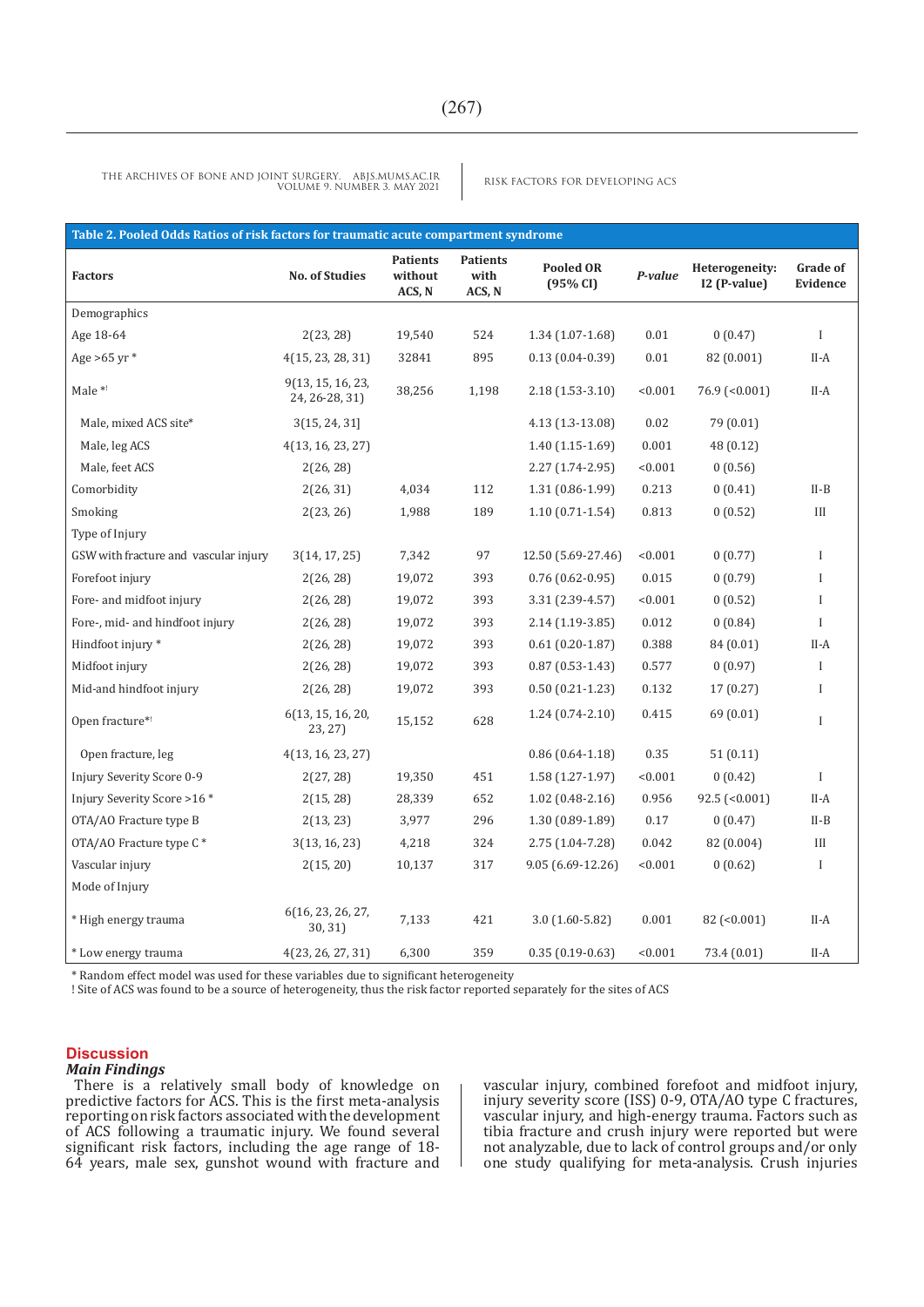THE ARCHIVES OF BONE AND JOINT SURGERY. ABJS.MUMS.AC.IR RISK FACTORS FOR DEVELOPING ACS

VOLUME 9. NUMBER 3. MAY 2021

| Group by                                           | Study name Subgroup within study |                                  |              | <b>Statistics for each study</b> |       |     |        |     |   |                |  |
|----------------------------------------------------|----------------------------------|----------------------------------|--------------|----------------------------------|-------|-----|--------|-----|---|----------------|--|
| Subgroup within study                              | ratio                            | <b>Odds Lower Upper</b><br>limit |              | limit Z-Value p-Value            |       |     |        |     |   |                |  |
| Age $<$ 18 yr                                      | 1636                             | 1 2 7 2                          | 2 104        | 3836                             | 0.000 |     |        |     |   |                |  |
| Age >65 yr                                         | 0.250                            | 0.173                            | 0.362        | $-7.334$                         | 0.000 |     |        |     |   |                |  |
| Age 18-64                                          | 1.341                            | 1.072                            | 1.677        | 2.566                            | 0.010 |     |        |     |   |                |  |
| Comorbidity                                        | 1.306                            | 0.858                            | 1.989        | 1.244                            | 0.213 |     |        |     |   |                |  |
| GSW with fracture and vascular injury              | 12.495                           |                                  | 5 685 27 460 | 6.286                            | 0.000 |     |        |     |   |                |  |
| Injury Severity Score 0-9                          | 1.583                            | 1.274                            | 1.966        | 4.150                            | 0.000 |     |        |     |   |                |  |
| Injury Severity Score>16                           | 0.999                            | 0.814                            | 1 2 2 6      | $-0.007$                         | 0.994 |     |        |     |   |                |  |
| Location of injury: Forefoot                       | 0.764                            |                                  | 0.615 0.950  | $-2.428$                         | 0.015 |     |        |     |   |                |  |
| Location of injury: Forefoot and midfoot           | 3.306                            | 2.393                            | 4.569        | 7.249                            | 0.000 |     |        |     |   |                |  |
| Location of injury: Forefoot, hindfoot and midfoot | 2 135                            | 1 1 8 5                          | 3845         | 2.526                            | 0.012 |     |        |     |   |                |  |
| Location of injury: Hindfoot                       |                                  | 0.410 0.318 0.529                |              | $-6.870$                         | 0.000 |     |        |     |   |                |  |
| Location of injury: Midfoot                        |                                  | 0.868 0.527                      | 1.428        | $-0.557$                         | 0.577 |     |        |     |   |                |  |
| Location of injury: Midfoot and hindfoot           |                                  | 0.502 0.205                      | 1 2 2 9      | $-1.508$                         | 0.132 |     |        |     |   |                |  |
| Male                                               | 1.815                            |                                  | 1.572 2.096  | 8 130                            | 0.000 |     |        |     |   |                |  |
| MOI: High energy trauma                            | 2.300                            | 1.815                            | 2.914        | 6.901                            | 0.000 |     |        |     |   |                |  |
| MOI: Low energy trauma                             | 0.386                            | 0.293                            | 0.509        | $-6741$                          | 0.000 |     |        |     |   |                |  |
| Open fracture                                      | 1 173                            | 0.923                            | 1491         | 1.303                            | 0.193 |     |        |     |   |                |  |
| OTA/AO classification: Fracture type B             | 1.300                            | 0.894                            | 1.889        | 1.374                            | 0.170 |     |        |     |   |                |  |
| OTA/AO classification: Fracture type C             | 2.462                            | 1669                             | 3632         | 4.544                            | 0.000 |     |        |     |   |                |  |
| Smoking                                            |                                  | 1.048 0.711 1.544                |              | 0.236                            | 0.813 |     |        |     |   |                |  |
| Vascular injury                                    |                                  | 9.052 6.685 12.257               |              | 14.245                           | 0.000 |     |        |     |   |                |  |
|                                                    |                                  |                                  |              |                                  |       | 0.1 | 0.2    | 0.5 | 1 | $\overline{2}$ |  |
|                                                    |                                  |                                  |              |                                  |       |     | No ACS |     |   | <b>ACS</b>     |  |

#### **Figure 3. Forest plot.**

were likely included in the reports of high-energy trauma, which was found to be significantly associated with ACS.

ACS occurs most commonly after a traumatic insult; however, the condition can also develop following a period of ischemia, reperfusion, burns, or prolonged limb compression (32-35). We chose to include risk factors for ACS following traumatic injuries only, since different etiologies and mechanisms for ACS may be associated with disparate risk factors.

#### *Demographics as Risk Factor*

It is well established in the literature that younger patients are at higher risk for developing ACS (23, 28, 36). Our study was able to perform meta-analysis on two age ranges (18-64 years, and  $\geq$  65 years) and showed that an age of 18-64 was a significant risk factor for the development of ACS. This is consistent with common knowledge among treating physicians. Male gender has similarly been recognized as a risk factor for developing ACS, despite the lack of significance reported by Shadgan *et al.* in a large cohort study (27). However, our results support the rest of the literature, finding male sex to be associated with increased odds of developing ACS. Men have a higher risk of being involved in motor vehicle accidents and sporting accidents, and they tend to participate in dangerous endeavors, which may increase their risk of high-energy and severe trauma (37). The fact that there are more men than women with severe traumatic injuries might explain why the majority of ACS patients in our study were male.

#### *Type of Injury as Risk Factor*

Vascular injury and gunshot wound with fracture and vascular injury yielded the highest odds ratio for developing ACS (OR of 9 and 12.5, respectively). Several studies have reported an overall incidence of ACS of 10% following a non-fatal gunshot wound (25, 38, 39). This patient group should be highly monitored for developing ACS. It has been estimated that 50% of cases with combined popliteal artery and venous injuries require fasciotomy (34, 40]). Vascular injuries should likewise heighten the treating physician's suspicion for ACS, and continuous pressure monitoring should be considered in both of these types of injury.

There has been a misconception among physicians in the past that open fractures could be considered a protective factor in developing ACS, as it relieves the high intra-compartmental pressure (ICP). This has since been disproven, and open fractures have been shown to be associated with the development of ACS in some studies (15, 16, 41). However, we did not find open fracture to be a significant risk factor for ACS.

There is a prevailing assumption among physicians that tibia fractures are a significant risk factor for developing ACS. This stems from two of the largest cohort studies on ACS, one of which only included ACS patients and no control group and another which only included patients with tibia fractures, thus not really designed to examine the causal effect of tibia fracture on developing ACS (22, 27). We were not able to perform a meta-analysis on tibia fractures due to the lack of appropriately designed studies such as case control studies.

ACS of the forearm and the leg is widely acknowledged; however, a similar pathologic process can also occur in the foot, which is considerably less recognized and remains under- and mis-diagnosed. The pain associated with ACS of the foot eventually resolves to a degree, but other complications develop, such as joint stiffness, deformities of the toe, and full thickness skin loss. The incidence is approximately 6% in patients with foot injuries, which is actually similar or even higher than the rate of ACS in the lower leg following lower extremity trauma (42-45). We found that patients with the combination of forefoot and midfoot injuries or forefoot, midfoot and hindfoot injuries have a significantly higher risk of developing ACS. Although these patients should be monitored closely, there is a need for further studies on ACS of the foot in order to correctly diagnose the condition.

We were able to perform meta-analysis for injury severity score (ISS) of  $0-9$  and  $> 16$ . ISS  $0-9$  was found to be significantly associated with ACS. However, this finding should be interpreted with caution, since data was combined from only two studies and one of the cohorts consisted of patients with foot trauma only (27, 28). It is generally assumed that patients with higher ISS are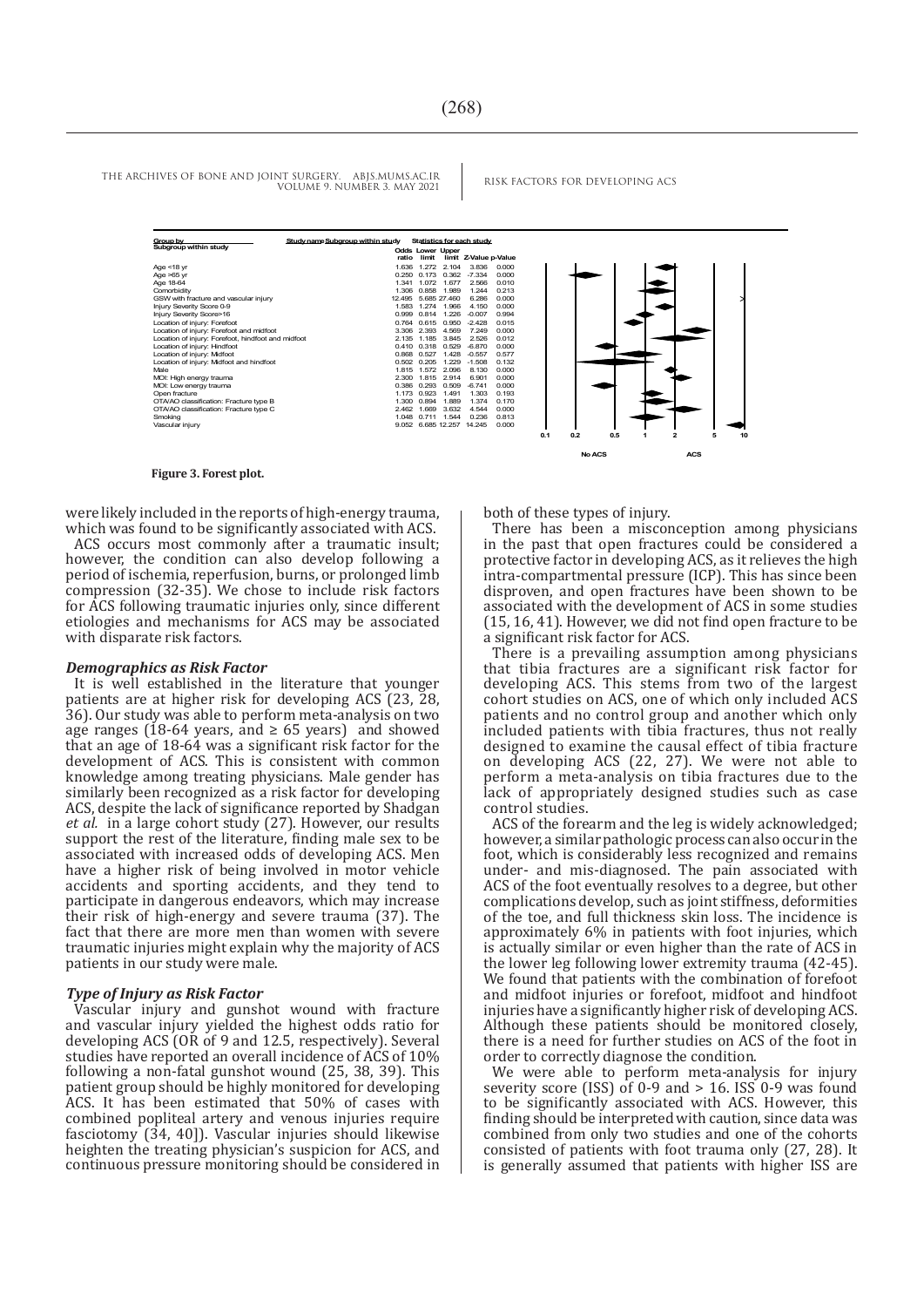at higher risk of developing ACS, especially hypotensive patients, since a lower ICP is needed to develop ACS with low diastolic blood pressure (46). However, this was not the finding of Shadgan *et al.*, and might be yet another common misconception, as there is a lack of scientific proof to support this theory (27). It could be argued that patients with a high ISS have a higher mortality rate and might expire prior to the onset of ACS. Similarly, these severely ill patients might be unresponsive and in a medically induced coma, consequently masking the clinical symptoms associated with developing ACS, leading to a missed diagnosis.

#### *Limitations*

Meta-analysis studies are inherently limited by the quality of the included articles. Our quality assessment with NOS found the included studies to be of high quality. Additionally, we were only able to report on the risk factors that were included in at least two studies. Furthermore, we found some heterogeneity in our analysis which was unexplained by our sensitivity analyses. We assessed the "grade of evidence" of the risk factors which combines heterogeneity with the sample size and provides a better impression of the risk factors. Additionally, we were not able to evaluate the overall interaction between the risk factors and we did not differentiate between the sites of ACS in order to report on an overall risk factor for trauma patients.

This study reports on the current significant risk factors for developing traumatic ACS in order to heighten awareness of ACS in this subset of patients and aid in their accurate and timely diagnosis. The most common risk factors included age, sex, gunshot wound with a vascular injury, OTA/AO fracture type C and high-energy trauma. Surprisingly, there was a lack of high-quality studies to verify some of the most commonly considered risk factors, such as tibia fracture and crush injury. Further

studies are warranted to identify and confirm risk factors diagnosing ACS.

*Conflict of interests:* The authors declare that they have no conflict of interest.

*Funding:* There is no funding source

*Ethical approval:* This article does not contain any studies with human participants or animals performed by any of the authors.

Sharri J. Mortensen MD1\* Sebastian Orman MD2\* Joseph Serino MD3\* Amin Mohamadi MD MPH<sup>1</sup> Ara Nazarian PhD<sup>1,5,6</sup> Arvind von Keudell MD4,5\*\*

1 Center for Advanced Orthopaedic Studies, Beth Israel Deaconess Medical Center, Harvard Medical School, Boston, MA, USA

2 Department of Orthopaedic Surgery, Warren Alpert Medical School of Brown University, Providence, RI, USA 3 Department of Orthopaedic Surgery, Rush University Medical Center, Chicago, IL, USA

4 Department of Orthopaedic Surgery, Brigham and Women's Hospital, Harvard Medical School, Boston, MA, USA

5 Harvard Orthopaedic Trauma Initiative, Harvard Medical School, Boston, MA, USA

6 Department of Orthopaedic Surgery, Yerevan State Medical University, Yerevan, Armenia

\* These authors have contributed equally as first authors. \*\* These authors have contributed equally as senior authors.

#### **References**

- 1. Browner B, Jupiter J, Krettek C, Anderson P: Skeletal Trauma: Basic Science, Management, and Reconstruction. Saunders; 2014.
- 2. Garner MR, Taylor SA, Gausden E, Lyden JP: Compartment syndrome: diagnosis, management, and unique concerns in the twenty-first century. HSS J 2014, 10(2):143-152.
- 3. von Keudell AG, Weaver MJ, Appleton PT, Bae DS, Dyer GSM, Heng M ,et al. Diagnosis and treatment of acute extremity compartment syndrome. Lancet 2015, 386(10000):1299-1310.
- 4. Ulmer T. The clinical diagnosis of compartment syndrome of the lower leg: are clinical findings predictive of the disorder?. Journal of orthopaedic trauma. 2002;16(8):572-7.
- 5. Duckworth AD, McQueen MM: The Diagnosis of Acute Compartment Syndrome: A Critical Analysis Review.

JBJS Rev 2017, 5(12):e1.

- 6. Shuler FD, Dietz MJ: Physicians' ability to manually detect isolated elevations in leg intracompartmental pressure. J Bone Joint Surg Am 2010, 92(2):361-367.
- 7. Matava MJ, Whitesides Jr TE, Seiler 3rd JG, Hewan-Lowe K, Hutton WC. Determination of the compartment pressure threshold of muscle ischemia in a canine model. The Journal of trauma. 1994;37(1):50-8.
- 8. Mortensen SJ, Vora MM, Mohamadi A, Wright CL, Hanna P, Lechtig A, et al. Diagnostic Modalities for Acute Compartment Syndrome of the Extremities: A Systematic Review. JAMA Surg 2019.
- 9. Matsen III FA. Compartmental syndromes: an unified concept. Clinical Orthopaedics and Related Research®. 1975;113:8-14.
- 10.Sheridan GW, Matsen 3rd FA. Fasciotomy in the treatment of the acute compartment syndrome. The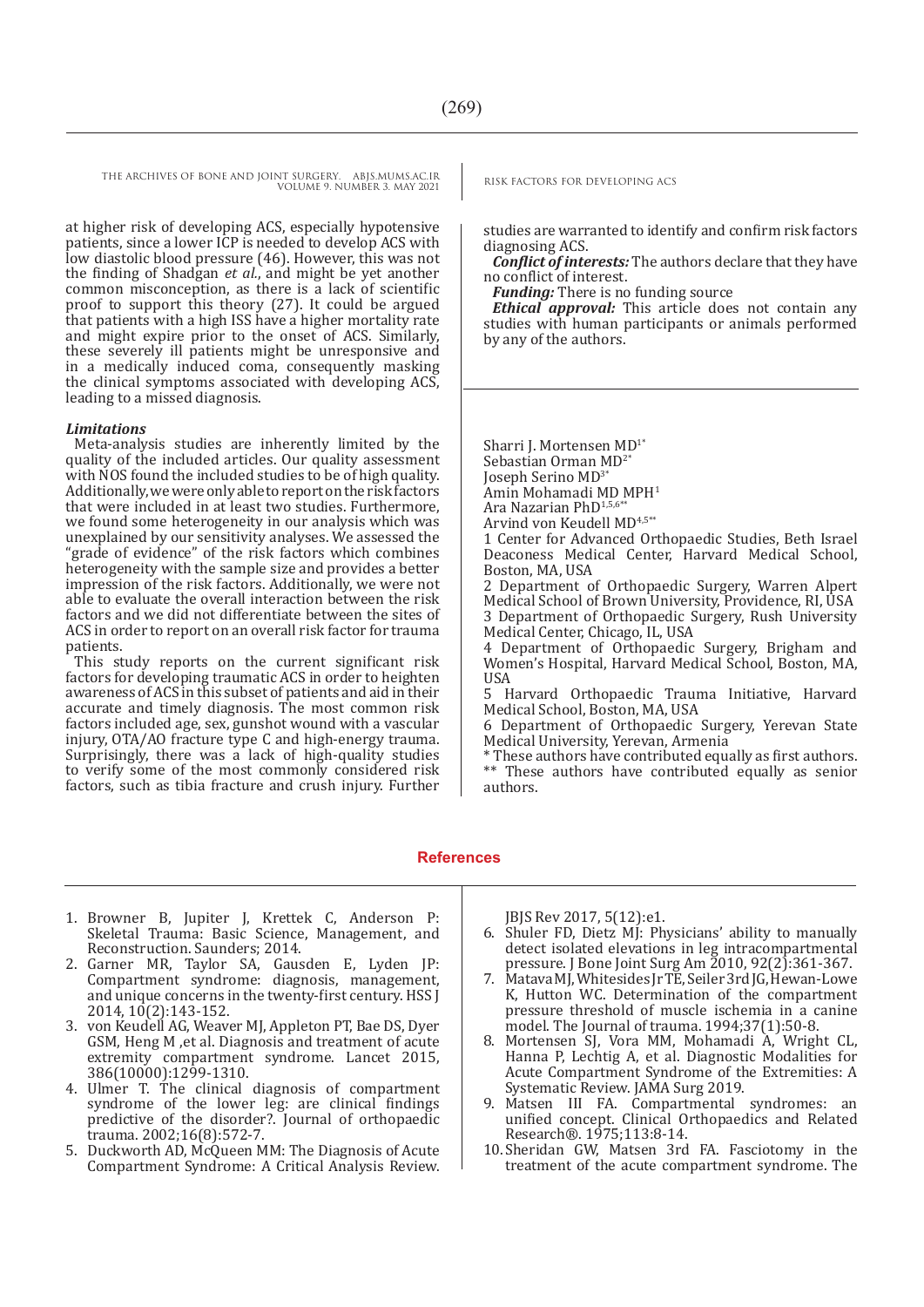THE ARCHIVES OF BONE AND JOINT SURGERY. ABJS.MUMS.AC.IR RISK FACTORS FOR DEVELOPING ACS

VOLUME 9. NUMBER 3. MAY 2021

Journal of Bone and Joint surgery. American Volume. 1976;58(1):112-5.

- 11.Lim KB, Laine T, Chooi JY, Lye WK, Lee BJ, Narayanan UG. Early morbidity associated with fasciotomies for acute compartment syndrome in children. Journal of Children's Orthopaedics. 2018;12(5):480-7.
- 12.Higgins JP, Thompson SG, Deeks JJ, Altman DG. Measuring inconsistency in meta-analyses. Bmj. 2003;327(7414):557-60.
- 13.Beebe MJ, Auston DA, Quade JH, Serrano-Riera R, Shah AR, Watson DT, et al. OTA/AO Classification Is Highly Predictive of Acute Compartment Syndrome After Tibia Fracture: A Cohort of 2885 Fractures. J Orthop Trauma 2017, 31(11):600-605.
- 14.Berg RJ, Okoye O, Inaba K, Konstantinidis A, Branco B, Meisel E, et al. Extremity firearm trauma: the impact of injury pattern on clinical outcomes. Am Surg 2012, 78(12):1383-1387.
- 15.Branco BC, Inaba K, Barmparas G, Schnuriger B, Lustenberger T, Talving P, et al. Incidence and predictors for the need for fasciotomy after extremity trauma: a 10-year review in a mature level I trauma centre. Injury 2011, 42(10):1157-1163.
- 16.Gamulin A, Lubbeke A, Belinga P, Hoffmeyer P, Perneger TV, Zingg M ,et al. Clinical and radiographic predictors of acute compartment syndrome in the treatment of tibial plateau fractures: a retrospective cohort study. BMC Musculoskelet Disord 2017, 18(1):307.
- 17.Gonzalez RP, Scott W, Wright A, Phelan HA, Rodning CB: Anatomic location of penetrating lowerextremity trauma predicts compartment syndrome development. Am J Surg 2009, 197(3):371-375.
- 18.Guerrero A, Gibson K, Kralovich KA, Pipinos I, Agnostopolous P, Carter Y, et al.Limb loss following lower extremity arterial trauma: what can be done proactively? Injury 2002, 33(9):765-769.
- 19.Haller JM, Holt D, Rothberg DL, Kubiak EN, Higgins TF: Does Early versus Delayed Spanning External Fixation Impact Complication Rates for High-energy Tibial Plateau and Plafond Fractures? Clin Orthop Relat Res 2016, 474(6):1436-1444.
- 20.Kim JY, Buck DW, Forte AJ, Subramanian VS, Birman MV, Schierle CF, et al. Risk factors for compartment syndrome in traumatic brachial artery injuries: an institutional experience in 139 patients. Journal of Trauma and Acute Care Surgery. 2009;67(6):1339-44.
- 21.Lollo L, Grabinsky A: Clinical and functional outcomes of acute lower extremity compartment syndrome at a Major Trauma Hospital. Int J Crit Illn Inj Sci 2016, 6(3):133-142.
- 22.McQueen MM, Gaston P, Court-Brown CM: Acute compartment syndrome. Who is at risk? J Bone Joint Surg Br 2000, 82(2):200-203.
- 23.McQueen MM, Duckworth AD, Aitken SA, Sharma RA, Court-Brown CM: Predictors of Compartment Syndrome After Tibial Fracture. J Orthop Trauma 2015, 29(10):451-455.
- 24.Meskey T, Hardcastle J, O'Toole RV: Are Certain Fractures at Increased Risk for Compartment Syndrome After Civilian Ballistic Injury? Journal of Trauma-Injury Infection and Critical Care 2011,

71(5):1385-1389.

- 25.Moed BR, Fakhouri AJ: Compartment syndrome after low-velocity gunshot wounds to the forearm. J Orthop Trauma 1991, 5(2):134-137.
- 26.Park YH, Choi WS, Choi GW, Kim HJ: Role of Antiplatelet/ Anticoagulant Medications and Blood-Clotting Tests in Prediction of Traumatic Foot Compartment Syndrome. Foot Ankle Int 2018, 39(6):725-730.
- 27.Shadgan B, Pereira G, Menon M, Jafari S, Darlene Reid W, O'Brien PJ: Risk factors for acute compartment syndrome of the leg associated with tibial diaphyseal fractures in adults. J Orthop Traumatol 2015, 16(3):185-192.
- 28.Thakur NA, McDonnell M, Got CJ, Arcand N, Spratt KF, DiGiovanni CW: Injury patterns causing isolated foot compartment syndrome. J Bone Joint Surg Am 2012, 94(11):1030-1035.
- 29.Valdez C, Schroeder E, Amdur R, Pascual J, Sarani B: Serum creatine kinase levels are associated with extremity compartment syndrome. J Trauma Acute Care Surg 2013, 74(2):441-445; discussion 445-447.
- 30.Wind TC, Saunders SM, Barfield WR, Mooney JF, Hartsock LA: Compartment Syndrome After Low-Energy Tibia Fractures Sustained During Athletic Competition. Journal of Orthopaedic Trauma 2012, 26(1):33-36.
- 31.Zuchelli D, Divaris N, McCormack JE, Huang EC, Chaudhary ND, Vosswinkel JA ,et al. Extremity compartment syndrome following blunt trauma: a level I trauma center's 5-year experience. J Surg Res 2017, 217:131-136.
- 32.Brown RL, Greenhalgh DG, Kagan RJ, Warden GD: The adequacy of limb escharotomies-fasciotomies after referral to a major burn center. J Trauma 1994, 37(6):916-920.
- 33.Perry MO, Thal ER, Shires GT: Management of arterial injuries. Ann Surg 1971, 173(3):403-408.
- 34.Kostler W, Strohm PC, Sudkamp NP: Acute compartment syndrome of the limb. Injury 2004, 35(12):1221-1227.
- 35.Elliott KG, Johnstone AJ: Diagnosing acute compartment syndrome. J Bone Joint Surg Br 2003, 85(5):625-632.
- 36.McQueen MM, Christie J, Court-Brown CM: Acute compartment syndrome in tibial diaphyseal fractures. J Bone Joint Surg Br 1996, 78(1):95-98.
- 37.Turner C, McClure R: Age and gender differences in risk-taking behaviour as an explanation for high incidence of motor vehicle crashes as a driver in young males. Inj Control Saf Promot 2003, 10(3):123-130.
- 38.Elstrom JA, Pankovich AM, Egwele R: Extra-articular low-velocity gunshot fractures of the radius and ulna. J Bone Joint Surg Am 1978, 60(3):335-341.
- 39.Gelberman RH, Garfin SR, Hergenroeder PT, Mubarak SJ, Menon J: Compartment syndromes of the forearm: diagnosis and treatment. Clin Orthop Relat Res 1981(161):252-261.
- 40.Thomas DD, Wilson RF, Wiencek RG: Vascular injury about the knee. Improved outcome. Am Surg 1989, 55(6):370-377.
- 41.Ziran BH, Becher SJ: Radiographic predictors of